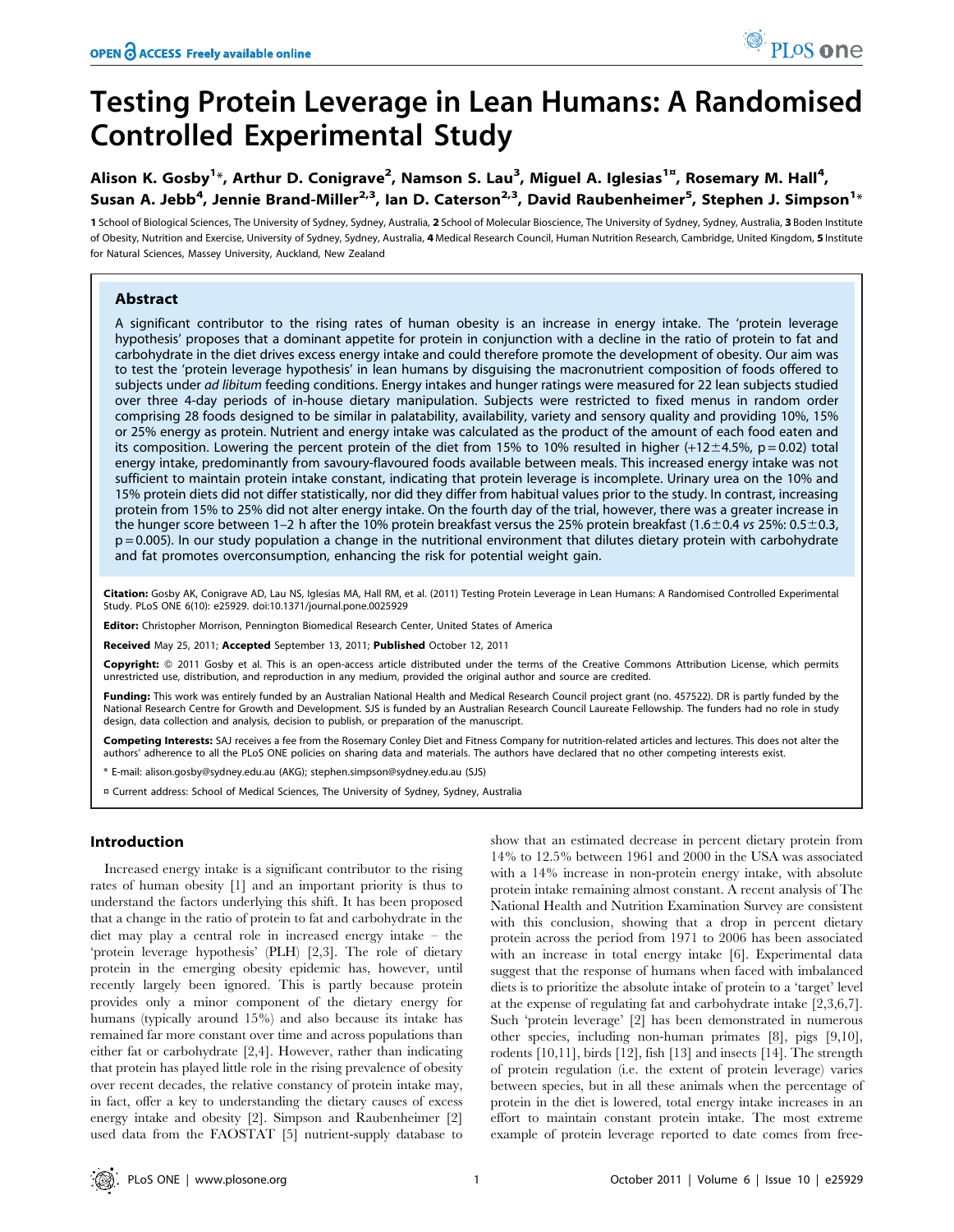ranging spider monkeys [8], in which protein intake was maintained constant across a wide range of % protein diets; whereas in mice protein compensation is partial due to counterbalancing feedbacks from carbohydrate [11].

If the PLH is true for humans, the implications are substantial: a shift towards dilution of protein in the diet by fat and carbohydrate encouraged by economic pressures [15], increased reliance on cheap fats and sugar, and an ancestral tendency to find fat and sugar highly palatable [16,17] will drive excess energy intake. This will be exacerbated by reduced energy expenditure without a commensurate increase in the proportion of protein in the diet [2]. Excess energy intake predisposes towards obesity which in turn instigates a vicious metabolic cycle, whereby elevated circulating levels of free fatty acids and developing insulin resistance disinhibit protein catabolism and hepatic gluconeogenesis, requiring increased protein intake to maintain muscle mass and amino acid pools. This then drives over-consumption of low-protein diets [2]. Consistent with this, attempts to lose weight are impeded by a reduction in percent dietary protein [7].

Our aim in the present study was to test the predictions of the PLH while controlling for two key confounding factors inherent in previous studies; that changing percent dietary protein typically involves concurrent changes in both food palatability and variety [2,18–21]. Accordingly, we have used recently developed protocols [22] to disguise the macronutrient composition of foods offered to lean subjects, anticipated to have effective appetite regulatory systems. The foods were provided under ad libitum feeding conditions and we then measured the effect of manipulating macronutrient balance on energy intake.

#### Results

#### Intake

Participants consumed an average of 4.34 MJ more energy (a 12% increase) over the 4-day period on a 10% protein diet than on a 15% protein diet ( $P_{10\%}$ <sub>vs15%</sub> < 0.0001; Table 1, Figure 1A; refer to Figure S1 for individual data points). This increased energy intake on the 10% diet was the net result of eating 1.24 MJ less protein energy (a decrease of 3% total energy) and 5.59 MJ more carbohydrate and fat (an increase of 15% total energy). Participants consumed  $1.73 \pm 0.08$  (10% P),  $1.55 \pm 0.07$  (15% P) and  $1.54\pm0.07$  (25%P) times their predicted basal energy requirements based on the Schofield equation, consistent with a

light to moderate level of physical activity [23]. That subjects were close to metabolic equilibrium was indicated by estimated habitual protein intakes being similar to protein intakes during the 10% and 15% treatment periods: there was no difference in total urinary urea excretion prior to and following the  $10\%$  (p = 0.1) and 15% ( $p = 0.6$ ) protein study periods (Figure S2). Habitual percent dietary protein was estimated to be approximately  $18.6 \pm 0.9$ ,  $18.3 \pm 1.1$  and  $18.7 \pm 0.7$  prior to each 10, 15 and 25% study period. The significantly increased total energy intake on the lower-protein diet was evident from the first day of the trial and continued throughout the subsequent 3 days (Figure 1B). Daily protein and energy intakes were constant and the cumulative increase in energy intake on the 10% protein diet remained significant from day-1 through to day-4 of the trial (Figure 1C). There was no effect of order in which the three treatment regimes (10, 15 or 25% protein) were experienced  $(F_{(2, 42)} = 0.5, P = 0.6)$ . Fibre, salt and sugar (expressed as percent of intake, by weight) (Table 2) did not correlate with energy intake suggesting that changes in percentage of these nutrients did not play a significant role in driving increased energy intakes (Table 3).

Fifty-seven percent of the 4.34 MJ increase in total energy intake between the 15% and 10% protein diets was due to increased intake of savoury foods  $(P_{15\%} \approx 0.03)$ . Intake of sweet foods contributed the remaining 43% of the increase, but the difference was not statistically significant ( $P_{15\%x10\%} = 0.2$ ). More strikingly, 70% of the increase came from foods that were available anytime  $(P_{15\%2510\%} = 0.02)$ , with the intake of 'meal-time' foods remaining statistically unchanged ( $P_{15\%x10\%} = 0.26$ ; 30% of the total energy difference).

With an increase from 15% to 25% protein, participants consumed, on average, 3.53 MJ more protein energy  $(P_{25\%x15\%}<0.0001)$  and 3.57 MJ less non-protein energy  $(P_{25\%x15\%}<0.0001)$ ; total energy intake did not differ  $(P_{25\%vsl5\%96} = 1.0;$  Table 1, Figure 1A; refer to Figure S1 for individual data points). Hence, whereas reducing dietary protein from 15% to 10% evoked a significantly increased energy intake, an increase from 15% to 25% protein did not lead to a reduction in energy intake. This was evident from the first day of the trials and daily intake did not differ throughout the subsequent 3 days (Figure 1B).

Although total energy intake during the 15% and 25% protein periods did not differ, the difference in the patterns of intake seen between the 10% and 15% protein periods became more

Table 1. Total energy and nutrient intakes over the 4-day 10%, 15% and 25% protein *ad-libitum* study periods.

|                   | 10%              | 15%                | 25%                          | df   | <b>F-value</b> | P-value     |
|-------------------|------------------|--------------------|------------------------------|------|----------------|-------------|
| energy (MJ)       | $41.45 \pm 2.43$ | 37.11±2.08†        | 37.07 ± 2.16†                | 2,42 | 6.73           | $0.002*$    |
| protein (MJ)      | $4.46 \pm 0.25$  | $5.70 \pm 0.31$ †  | $9.23 \pm 0.53$ † $\ddagger$ | 2,42 | 125.56         | $< 0.0001*$ |
| non-protein (MJ)  | $37.00 \pm 2.19$ | $31.41 \pm 1.78$ † | 27.84 ± 1.63†1               | 2.42 | 29.17          | $< 0.0001*$ |
| fat (MJ)          | $12.00 \pm 0.72$ | 10.77±0.62†        | $10.87 \pm 0.64$ †           | 2,42 | 5.97           | $0.004*$    |
| carbohydrate (MJ) | $24.99 \pm 1.47$ | $20.64 \pm 1.16$ † | 16.97±0.98†1                 | 2,42 | 43.37          | $< 0.0001*$ |
| sugars (g)        | $449 + 26$       | $469 + 26$         | $468 + 28$                   | 2,42 | 0.63           | 0.5         |
| fibre (g)         | $97 \pm 6$       | $85 + 5$ †         | 79±4†±                       | 2,42 | 19.39          | < 0.0001    |
| salt (g)          | $12.0 \pm 0.8$   | $11.9 \pm 0.8$     | $13.3 \pm 0.8$ †1            | 2,42 | 8.96           | 0.0006      |

Values are means ± SEM. A one-way within subject ANOVA was used to determine differences between the 10%, 15% and 25% protein study periods. \*represents Greenhouse-Geiser corrected P-values due to violation of sphericity assumption. Post-hoc analysis was performed using paired t-test with Bonferroni correction.

{ compared to 10%;

{ compared to 15%.

doi:10.1371/journal.pone.0025929.t001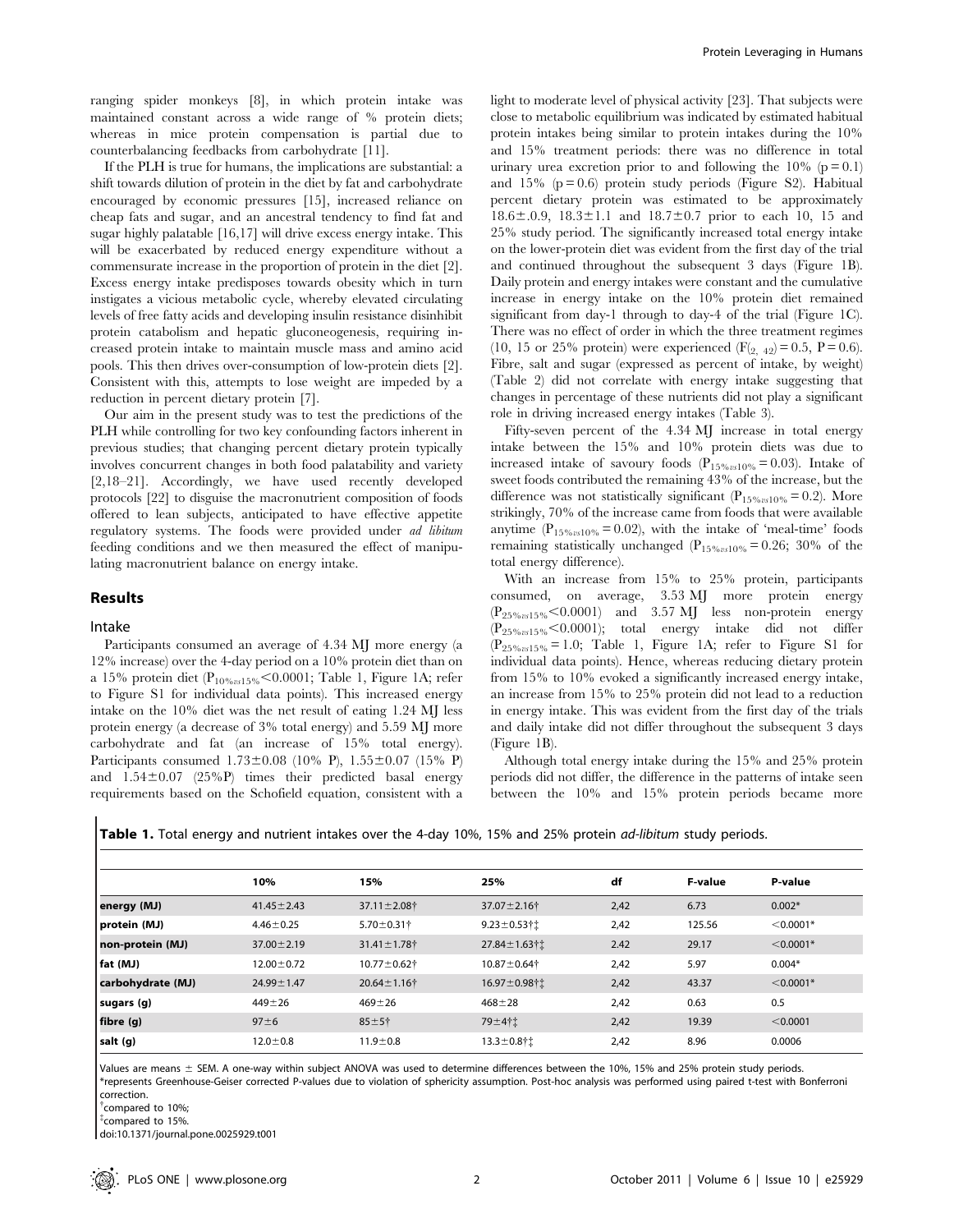

Figure 1. Lean humans increase energy consumption on a lower percent protein diet. (A) Cumulative daily bi-coordinate means for protein and non-protein macronutrient (carbohydrate and fat) intake (MJ) for participants during the 4-day 10% (white circles), 15% (grey triangles) and 25% (black squares) ad libitum study periods. The dashed lines represent the nutrient rails participants were restricted to during the 10%, 15% and 25% study periods. The dotted lines represent intakes that may occur on the 10%, 15% and 25% foods if intake was regulated to energy requirements (calculated as  $1.6\times$  basal energy requirements as derived from the Schofields equation [23] assuming a light to moderate level of physical activity) and that protein and carbohydrate were interchangeable. The inset shows total energy intake (MJ) for participants over the 4-day 10% (white), 15% (grey) and 25% (black) ad libitum study periods. The same letter above the bars in the insert indicates that the means did not differ significantly in Bonferroni post hoc comparisons, whereas different letters indicate differences at  $p<0.05$ . Refer to Figure S1 for individual total energy intake data points. (B) Daily protein (triangles) and total (circles) intake (MJ) for participants during the 4-day 10% (white), 15% (grey) and 25% (black) ad libitum study periods. Intake did not change statistically across days within each treatment. Note that the appearance of an increase in intake (of all nutrients, due to fixed diet compositions) from days 1 to 2 and a decline from day 3 to 4 reflected commencement of the study after breakfast on day 1 and fasting overnight on day 4 in readiness for a meal test on day 5 (data not reported). (C) Cumulative protein (triangles) and total (circles) intake (MJ) for participants during the 4-day 10% (white), 15% (grey) and 25% (black) ad libitum study periods.

doi:10.1371/journal.pone.0025929.g001

pronounced when comparing the 10% and 25% treatment periods. Thus, increased intake of 'anytime' foods contributed 84% of the 4.38 MJ average increase in energy intake between 25% and 10% protein ( $P_{25\%}$ <sub>vs10%</sub> = 0.0003). Participants significantly increased intake of both sweet  $(P_{25\%x10\%} = 0.03)$  and savoury ( $P_{25\%x10\%} = 0.01$ ) foods (Figure 2A and 2B), with each contributing 50% of the total increase. The percent contribution of 'anytime' savoury foods was greater during the 10% protein period ( $P_{25\%}$ <sub>vs10%</sub> = 0.002), and the percent contribution of 'mealtime' savoury foods to total intake decreased commensurately  $(P_{25\%} \text{m}10\% = 0.01)$  (Figure 2C). The percent contribution of 'anytime' ( $P_{25\%}$ <sub>0510%</sub> = 0.1) and 'meal time' ( $P_{25\%}$ <sub>0510%</sub> = 0.7) sweet foods did not differ between the study periods (Figure 2D).

## Subjective hunger and fullness

Intake at breakfast did not change with an increase in percent dietary protein from 10% to 25% ( $P_{25\%}$ <sub>010%</sub> = 0.5), and hence protein intake increased  $(P_{25\%x10\%}$ <0.0001) and non-protein intake decreased ( $P_{25\%x10\%} = 0.001$ ) (Table 4). This is consistent with the finding that *ad libitum* intake of meal-time only foods does not differ with percent dietary protein. Following breakfast the hunger (Figure 3A) and fullness (Figure 3D) scores were unchanged by an increase in percent protein on hunger and fullness ratings taken at 1 h and 2 h with all subjects reporting similarly decreased hunger and increased fullness. However, the increase in hunger from 1 to 2 h was greater following the 10% protein breakfast when compared to the 25% protein breakfast  $(P_{25\%n810\%} = 0.005)$  and a similar trend was evident when protein increased from 15 to 25% ( $P_{25\%}$ s15% = 0.06) (Figure 3B). In contrast, the decrease in fullness score from 1 to 2 h did not differ with percent protein ( $P_{25\%}$ <sub>vs10%</sub> = 1.0,  $P_{25\%}$ <sub>vs15%</sub> = 1.0) (Figure 3E). Figure 3C and F show that hunger and fullness scores did not differ with percent protein from 12:00 onwards. Furthermore, from breakfast (08:00–10:00) until 22:00, hunger and fullness scores did not change with an increase in percent protein from 10 to 15% (hunger:  $P_{15\%}$ <sub>250%</sub> = 0.2 and fullness:  $P_{15\%}$ <sub>2510%</sub> = 0.2) or from 15 to 25% (hunger:  $P_{25\%}$ <sub>25%vs15%</sub> = 1.0 and fullness:  $P_{25\%vsl0\%} = 1.0$ ) nor was there an effect of percent dietary protein on either the minimum scores (hunger:  $P_{15\%xs10\%} = 0.7$ ,  $P_{25\%35\%} = 1.0$  and fullness:  $P_{15\%3510\%} = 0.4$ ,  $P_{25\%3515\%} = 0.13$  or maximum scores (hunger:  $P_{15\%}$ <sub>vs10</sub>% = 1.0,  $P_{25\%}$ <sub>vs15</sub>% = 1.0 and fullness:  $P_{15\%}$ <sub>vs10</sub>% = 1.0,  $P_{25\%}$ <sub>vs15</sub>% = 1.0) (Table 5).

# **Discussion**

In this randomised, controlled, experimental study we have shown that even when the macronutrient composition of foods was disguised and variety controlled, increased energy intake occurred on diets containing a lower proportion of energy from protein and persisted throughout the four days of the study. This result does not, on its own, demonstrate that protein leverage has been a contributory mechanism to the increased energy intakes that have accompanied the rise in the prevalence of obesity [1] for which we would need to establish that the effect persists over the long-term. However, that the conclusions from our short-term study may also apply in the longer term is supported by two lines of evidence. First, there has been a progressive dilution of protein in the diet over recent decades with associated rises in energy intake and obesity [2,6]. Second, longer-term experimental trials than ours, in which compliance was ensured but un-disguised foods were used, have shown an association between increased percent dietary protein and a prolonged reduction in total energy intake [7,18]. If subjects maintained the level of increased intake observed on the 10% protein diet in our study, without an accompanying increase in energy expenditure through increased activity or thermogenesis [24], a 1.0 kg weight increase per month would be expected [25,26].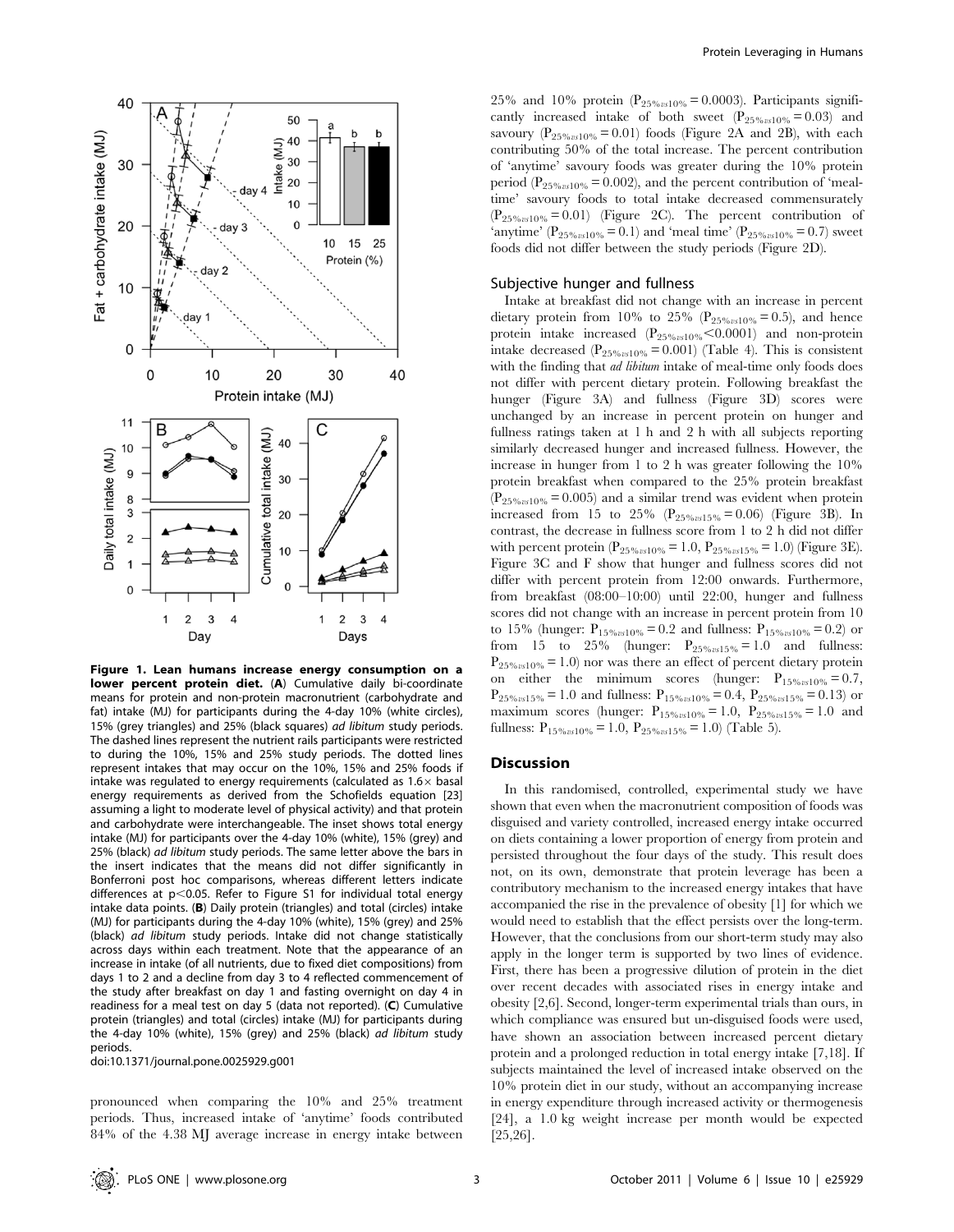Table 2. Percent fibre, sugar and salt intakes over each 4-day ad libitum periods.

|              |                 |                   |                    |      | <b>ANOVA</b>   |          |
|--------------|-----------------|-------------------|--------------------|------|----------------|----------|
|              | 10%             | 15%               | 25%                | df   | <b>F-value</b> | P-value  |
| fibre $(% )$ | $1.57 \pm 0.03$ | $1.50 \pm 0.03$   | 1.37±0.03†‡        | 2,42 | 37.2           | < 0.0001 |
| sugar (%)    | $7.3 \pm 0.2$   | $8.3 \pm 0.2$ †   | $8.0 + 0.2$ †      | 2,42 | 12.9           | < 0.0001 |
| salt $(%)$   | $0.20 + 0.04$   | $0.21 \pm 0.01$ † | $0.23 \pm 0.01$ †† | 2,42 | 19.9           | < 0.0001 |

Fibre, sugar and salt intakes expressed as a percent of weight of food eaten. Values are means  $\pm$  SEM. A one-way within subject ANOVA was used to determine differences between the 10%, 15% and 25% protein study periods. Post-hoc analysis was performed using paired t-test with Bonferroni correction.

 $p^{\dagger}P<0.05$  compared to 10%;<br> $p^{\dagger}P<0.05$  compared to 15%

 $P$ <0.05 compared to 15%.

doi:10.1371/journal.pone.0025929.t002

Significantly, subjects increased energy intake on the 10% protein diet via increased consumption of 'anytime foods', rather than 'meal time' foods. Providing constant access to food rather than restricting food to meal times allows subjects to increase the number of eating episodes in a day ('snacking' behaviour). This has previously been associated with an increase in total energy intake [27,28], especially if high energy density foods are chosen [29]. In free-living individuals in the USA the number of eating episodes per day has risen [30]. Increased food variety may also increase total energy intake, as shown in studies that controlled for macronutrient composition [31]. Indeed, evidence suggests that the stimulation of intake by dietary variety is important for achieving nutritional requirements [32] and prevents underconsumption because of boredom effects and sensory specific satiety [33–35]. Subjects showed a clear preference for savoury over sweet food items when increasing intake of 'anytime' foods on the 10% protein diet (even though both food types were of the same macronutrient composition). This may reflect habitual preferences or may be an indication of participants seeking protein due to associating savoury sensory qualities with protein. The increased energy intake was disproportionately attributable to eating more between main meals rather than during meal times implying that protein influences energy intake through hunger and meal initiation rather than satiation or meal termination. This interpretation is supported by our results showing a greater increase in hunger ratings in the second hour following a 10% protein breakfast on study day 4 than for the higher protein breakfasts.

The idea that protein influences energy intake through hunger would also help to explain results from studies showing that mandatory high protein snacks are energetically compensated for at subsequent ad libitum meals but do not reduce total energy intake over a day [36,37], and that eating a high-protein snack prolongs the time until a subsequent request for dinner [38]. Interestingly, the mean hourly hunger levels of participants across the entire day

Table 3. Effect of percent fibre, sugar and salt intakes on total energy intake.

|            | Pearsons | df    |        | P-value |  |
|------------|----------|-------|--------|---------|--|
| fibre (%)  | $-0.14$  | 1, 64 | $-1.1$ | 0.26    |  |
| sugar (%)  | $-0.18$  | 1, 64 | $-1.5$ | 0.14    |  |
| salt $(%)$ | $-0.17$  | 1, 64 | $-1.4$ | 0.18    |  |

Fibre, sugar and salt intakes expressed as a percent of weight of food eaten correlated with total energy intake over the 4-day ad libitum period. doi:10.1371/journal.pone.0025929.t003

in the current study did not differ between dietary treatments. Similarly, Weigle et al. [18] found increased satiety ratings when participants were fed an iso-energetic 30% protein diet in comparison to 15% protein, but when the same participants were allowed to eat the 30% protein diet ad libitum, energy intake was decreased but satiety ratings were similar to those measured on the isocaloric 15% protein diet. This discrepancy between appetite scores and objectively measured hunger is not uncommon. A more detailed time-course of changes in hunger and fullness throughout the period from the end of a meal until the next *ad libitum* feeding episode, in a study design where participants initiate all meal times, may be more instructive in explaining patterns of intake in response to altered levels of dietary protein intake. Alternatively, changes in hunger and fullness may only be evident when high and low levels of protein intake are prescribed [18,39] but not under *ad* libitum and constant food availability conditions [18]. In the latter circumstance, the participant may immediately respond to a small increase in hunger by eating prior to detection of the increase on a visual analogue scale. The mechanism of protein appetite cues is yet to be determined, but potentially involves the detection of reductions in intestinal and/or circulating free amino acid levels [40–42] and associated hormonal signals [43,44].

Over the 4-day study periods, for every 1 kJ decrease in protein intake below the 15% level, non-protein intake increased by 4.5 kJ; whereas for every 1 kJ increase in protein intake above the target, participants decreased non-protein intake by 1 kJ. These results suggest an asymmetry in protein leveraging in humans, as inferred from earlier human studies and described experimentally in other animal models [2,15,45]. A general asymmetry of appetite is accepted [46]. This asymmetry may reflect the fact that the evolutionary costs of eating too little protein exceed those of eating too much [45], although excess protein consumption has also been shown to have associated costs in some animals [47] and perhaps in humans [48]. Nevertheless, reduced energy intake on high percent protein diets has been reported previously in studies in which macronutrient composition was not disguised [2,7,18–21]. Typically such studies have used higher protein (commonly 30%) dietary regimens, in overweight and obese individuals indicating a need for future protein leverage testing in such individuals. Alternatively the failure to adjust total energy intake on the 25% protein regimen in lean humans in the current study may have arisen from the constant availability and high level of variety of the study foods. We therefore suggest that high levels of food availability and variety may enable over-consumption on lower percent protein diets, promoting the chances that protein requirements will be met but also attenuating reductions in energy intake on higher percent protein diets that would otherwise arise via protein-dependent feedbacks. If we had incorporated higher fat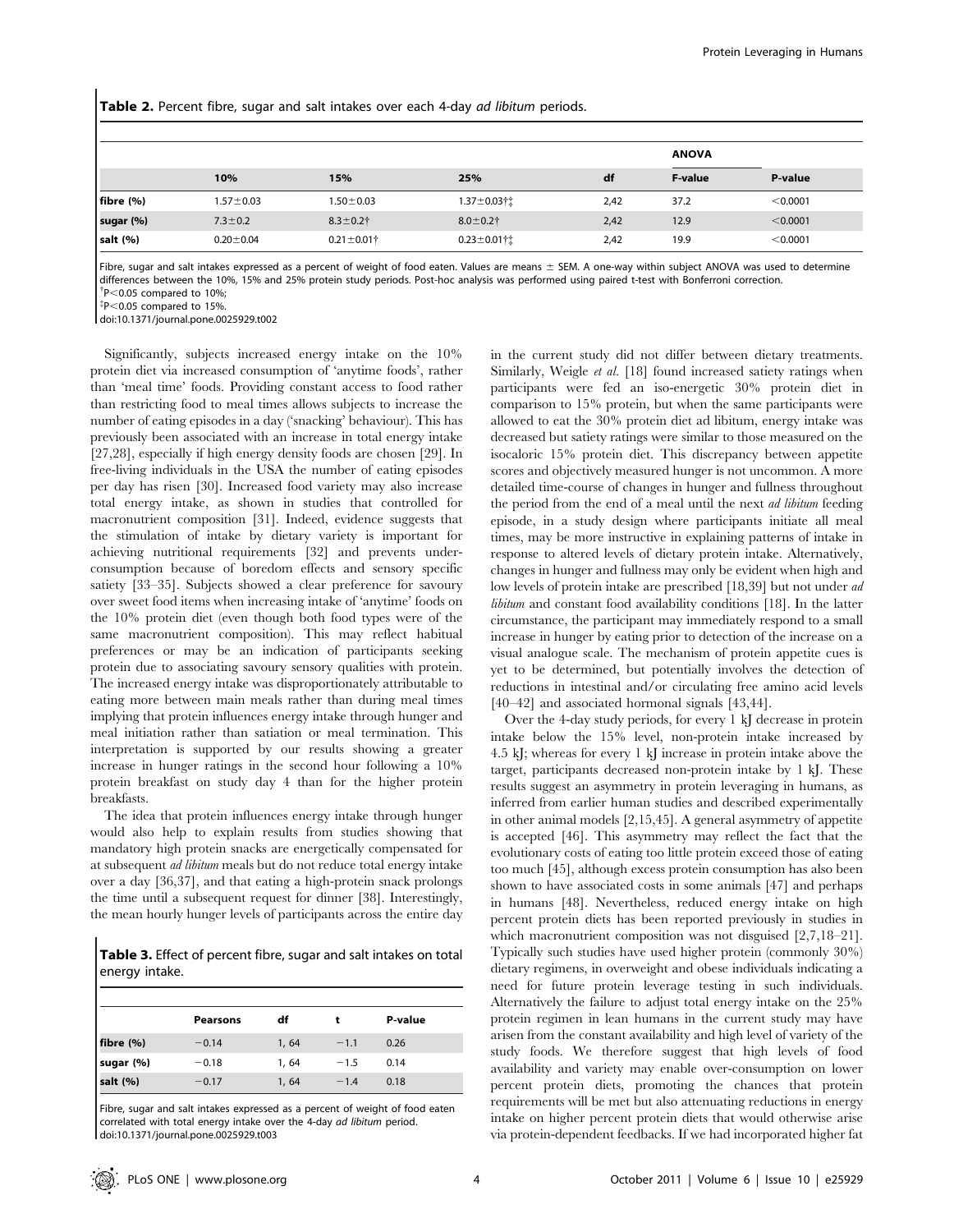

Figure 2. Sweet and savoury intake during the 4-day ad libitum period. Total (triangle), anytime (square) and meal-time (circle) savoury (A) and sweet (B) intake (MJ) during the 4-day ad libitum 10% (white), 15% (grey) and 25% (black) protein study periods. Bi-coordinate means for 'anytime' and 'meal time' savoury (C) and sweet (D) foods as a percent of total intakes for participants over the 4-day 10% (white circles), 15% (grey triangles) and 25% (black squares) ad libitum study periods. Pairwise comparison performed with Bonferroni post hoc comparisons - \*\*10% significantly different to 15% and 25%, p<0.05;  $*$  10% significantly different to 25%, p<0.05. doi:10.1371/journal.pone.0025929.g002

levels into the study foods, the effect of protein leverage on energy intake by snacking may well have been substantially greater, given that fat has twice the energy density of carbohydrate and appears to provide significantly less suppression of appetite than carbohydrate [49].

As a result of failure to decrease intake on the 25% protein treatment, habitual protein intakes were exceeded on this treatment, unlike in the lower-protein treatments. As well as engendering possible health costs [48], physiological adaptation to higher protein intakes would be predicted to lead to an increase in

Table 4. Energy and nutrient intakes at breakfast on day 4 of the 10%, 15% and 25% protein *ad-libitum* study periods.

|                   | 10%               | 15%               | 25%                | df    | <b>F-value</b> | P-value  |
|-------------------|-------------------|-------------------|--------------------|-------|----------------|----------|
| energy (MJ)       | $1.78 \pm 0.14$   | $1.74 \pm 0.16$   | $1.64 \pm 0.14$    | 2, 36 | 0.8            | 0.5      |
| (MJ) protein      | $0.18 + 0.01$     | $0.25 \pm 0.02$ † | $0.40 \pm 0.03$ †1 | 2,36  | 46.09          | < 0.0001 |
| non-protein (MJ)  | $1.60 \pm 0.12$   | $1.49 \pm 0.13$ † | $1.24 \pm 0.11$ †  | 2, 36 | 7.5            | 0.002    |
| fat (MJ)          | $0.53 \pm 0.04$   | $0.52 \pm 0.05$   | $0.50 \pm 0.04$    | 2,36  | 0.29           | 0.8      |
| carbohydrate (MJ) | $1.07 \pm 0.08$   | $0.97 \pm 0.09$ † | $0.74 \pm 0.06$ †1 | 2, 36 | 15.2           | < 0.0001 |
| sugars (g)        | $25.4 \pm 2.5$    | $28.2 \pm 2.8$    | $27.8 \pm 2.4$     | 2,36  | 1.6            | 0.2      |
| fibre (g)         | $4.6 \pm 0.4$     | $5.8 + 0.5$ †     | $4.3 \pm 0.41$     | 2, 36 | 14.0           | < 0.0001 |
| salt (g)          | $0.263 \pm 0.023$ | $0.287 \pm 0.031$ | $0.355 \pm 0.047$  | 2, 36 | 3.9            | 0.03     |

Values are means ± SEM. A one-way within subject ANOVA was used to determine differences between the 10%, 15% and 25% protein study periods. Post-hoc analysis was performed using paired t-test with Bonferroni correction.

{ compared to 10%;

{ compared to 15%.

doi:10.1371/journal.pone.0025929.t004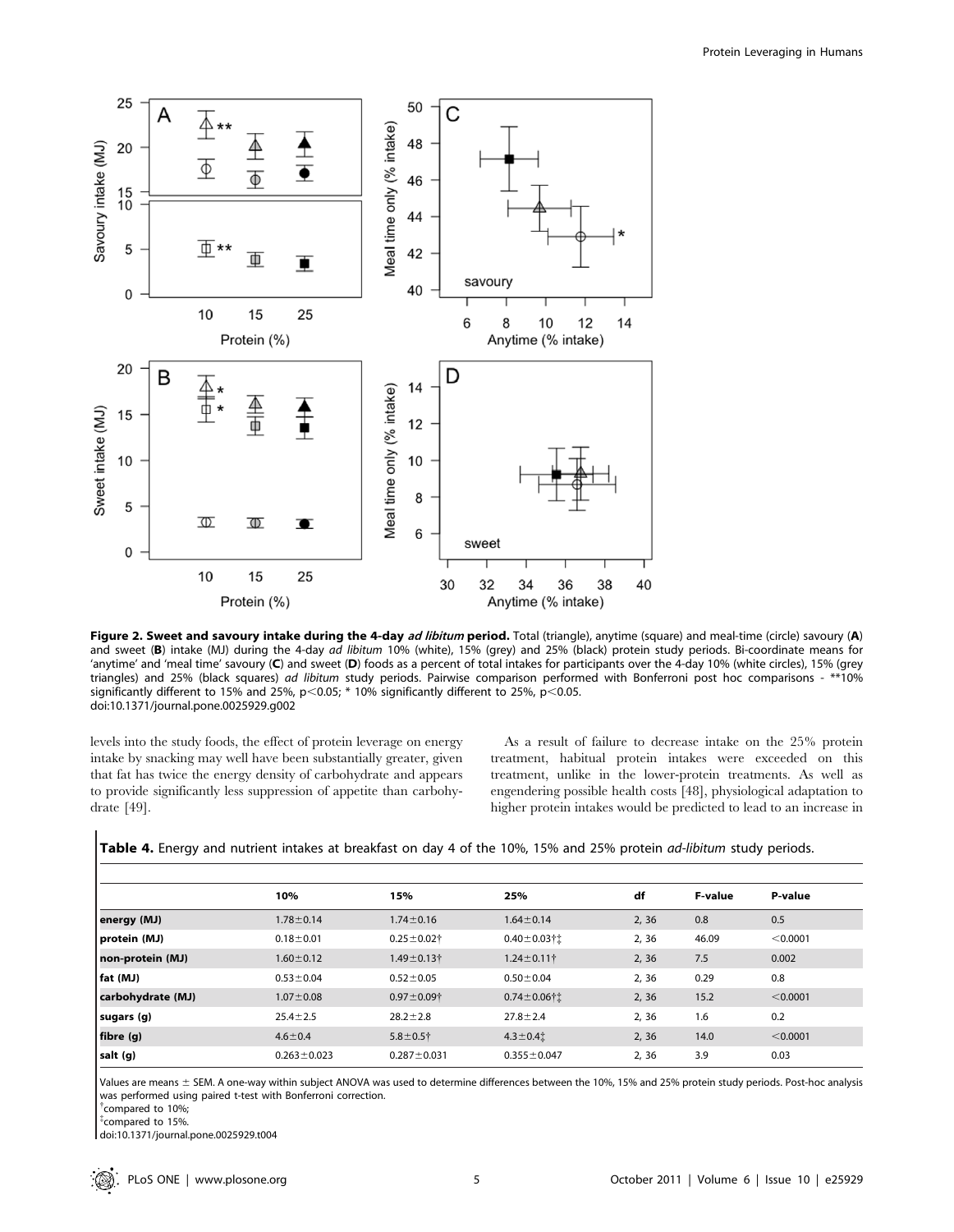

Figure 3. Hunger and fullness scores on 10%, 15% and 25% protein diets. On study day 4, subjects completed a visual analogue scale (VAS) questionnaire to assess subjective hunger and fullness. The VAS questionnaire asked subjects to assess their hunger by reference to a 10 cm horizontal line anchored at one end with the extreme feeling "not at all hungry" and at the other end with "very hungry" and fullness with the extreme feeling ''not at all full'' and at the other end ''very full''. This was done hourly from before breakfast until 10pm. Participants were free to consume breakfast anytime between 08:00–10:00, after which lunch and dinner times were fixed. Hunger and fullness curves have been plotted accordingly. The score prior to breakfast (first of the day) and the 2 scores following breakfast were plotted for hunger (A) and fullness (D). From 12:00 onwards scores for hunger (B) and fullness (D) were plotted on the hour. Figures 3 C and F show the increase in hunger and decrease in fullness from 1 to 2 h following breakfast. Bars with different letters are significantly different (P<0.05) with Bonferroni post hoc comparisons. doi:10.1371/journal.pone.0025929.g003

the protein intake target [50,51]. Having a higher protein target will, in turn, increase the susceptibility to overeat on a low percent protein diet since more total energy has to be ingested to achieve a higher target level. This has been proposed as a possible reason why oceanic populations appear more susceptible to overeating on a low percent protein western diet than populations that went through the agricultural revolution and have adapted to a lower percent protein in the diet [2,15]. These populations may also be quite 'thrifty', with efficient storage but limited thermogenic capacities, further increasing the risk of obesity through overconsumption [27].

In the present study, we used carbohydrate as the diluent for protein in the diet, raising the possibility that the effects we

observed were due to carbohydrate rather than protein. Rodents regulate intake of both protein and carbohydrate when provided with complementary foods, but when forced to trade-off overeating one macronutrient against undereating the other relative to this target mixture, protein dominates [11,52]. If the same applies for humans, regulatory feedbacks for carbohydrate would have mitigated the response to dietary protein, with higher levels of carbohydrate in the 10% protein diet impeding increased consumption, and lower levels of carbohydrate on the 25% protein offsetting negative feedbacks from protein. Hence, although carbohydrate may have dampened the protein leverage response, it seems unlikely that it provides an explanation for the observed changes in energy intake that were maximal when subjects were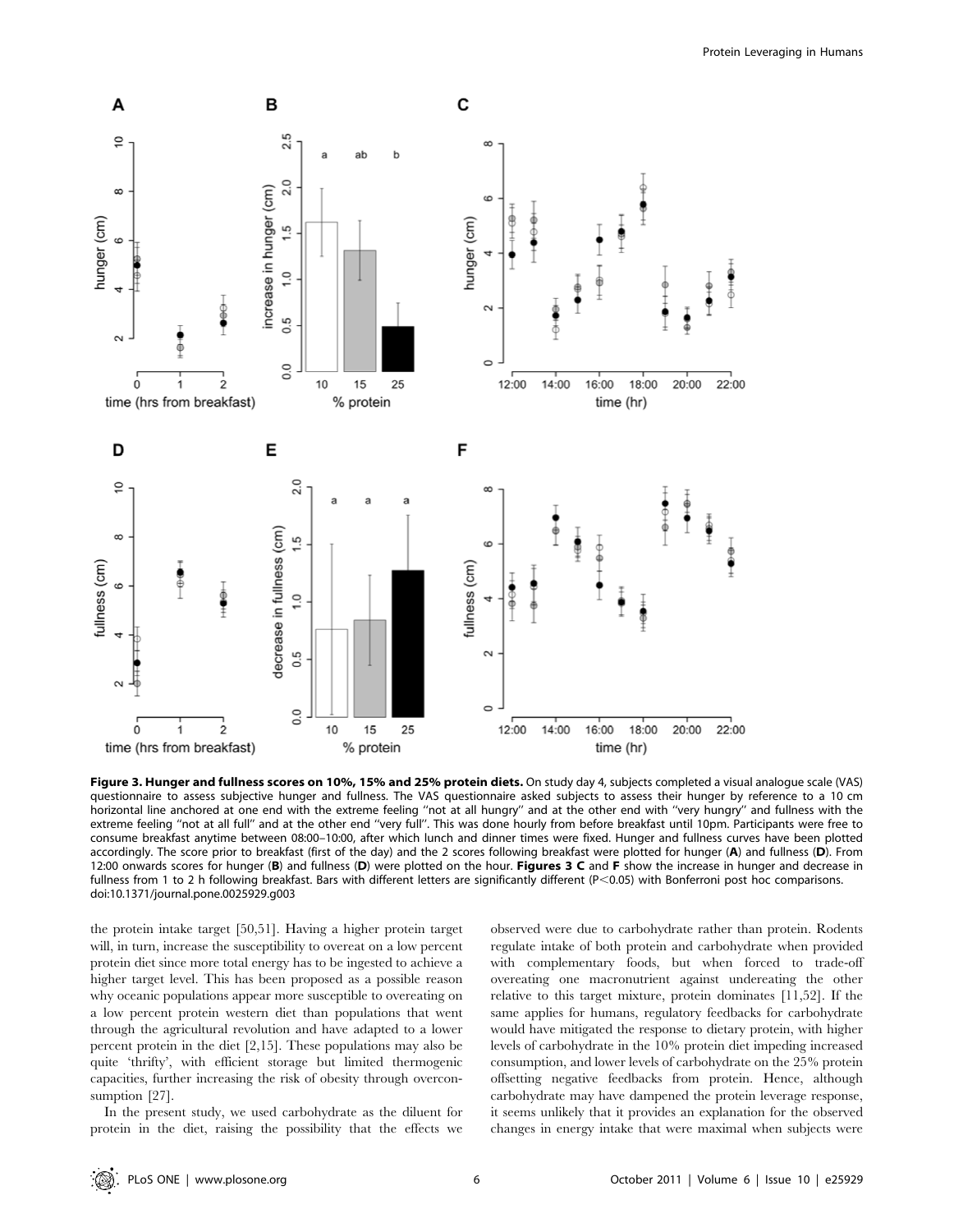Table 5. Hunger and fullness ratings on day 4 of each of the 10%, 15% and 25% protein study periods.

|                 | 10%           | 15%           | 25%           | df   | <b>F-value</b> | P-value |
|-----------------|---------------|---------------|---------------|------|----------------|---------|
| <b>HUNGER</b>   |               |               |               |      |                |         |
| Mean            | $3.2 \pm 0.3$ | $3.5 \pm 0.3$ | $3.3 \pm 0.3$ | 2,36 | 0.9            | 0.3     |
| Lowest          | $0.5 \pm 0.2$ | $0.6 \pm 0.2$ | $0.7 + 0.2$   | 2,36 | 1.7            | 0.2     |
| highest         | $7.3 \pm 0.4$ | $7.1 \pm 0.5$ | $7.4 \pm 0.4$ | 2,36 | 1.7            | 0.8     |
| <b>FULLNESS</b> |               |               |               |      |                |         |
| Mean            | $5.4 \pm 0.2$ | $5.1 \pm 0.2$ | $5.4 \pm 0.3$ | 2,36 | 0.9            | 0.4     |
| Lowest          | $1.5 \pm 0.3$ | $1.0 \pm 0.2$ | $1.7 \pm 0.3$ | 2,36 | 1.9            | 0.2     |
| <b>Highest</b>  | $9.0 \pm 0.2$ | $8.8 + 0.2$   | $8.5 \pm 0.3$ | 2,36 | 0.9            | 0.4     |
|                 |               |               |               |      |                |         |

Values are means  $\pm$  SEM. A one-way within subject ANOVA was used to determine differences between the 10%, 15% and 25% protein study periods. doi:10.1371/journal.pone.0025929.t005

consuming foods with high percent carbohydrate content. Neither is there evidence that other differences among the diets, whether associated with the foods themselves, or 'self-dosed' as a result of subjects eating more of the 10% protein diet, could have caused the increased consumption. For example, there was no association between total energy intake and the intakes of fibre, salt and sugar (separate from total carbohydrate). Future studies should systematically explore the interactions between protein, fat and carbohydrate, as well as other factors such as energy density, protein quality, glycemic index and fibre content.

It follows from our results that any change in the nutritional environment that encourages dilution of dietary protein with fat and/or carbohydrate will promote increased total energy intake and thus increase the risk that obesity might develop. Many sources of such encouragement exist in the modern westernised environment. Some are economic - fat and carbohydrate are cheaper than protein [15]; others reflect an increasing reliance on processed foods which are often higher in fat and refined carbohydrate than unprocessed foods, and yet other influences include our evolutionary heritage, which has left us with a predilection for foods with a high fat and sugar content [16,17]. To make matters worse, it appears that the beneficial side of protein leverage – reduced intake on high percent protein diets – may be diminished in westernised countries in which the variety and availability of foods, especially snack foods, is greater than it has ever been in our evolutionary history.

# Methods

#### Ethics Statement

The study was approved by Sydney South West Area Health Service (Royal Prince Alfred Hospital) Human Research Ethics Committee (Protocol No. X07-0044) and the University of Sydney Human Research Ethics Committee (Ref No. 10153).

### Study participants

Lean, healthy (BMI:  $18-25$  kg/m<sup>2</sup>) male and female participants were recruited via advertising through casual employment sites at five universities within the Sydney region. The study was also advertised in local newspapers but this form of recruitment was not successful because of the time-commitment required for the study. Exclusion criteria included diabetes, high blood pressure, gastrointestinal problems, asthma, eczema or hay fever, chronic medical conditions, anaemia, allergies or strong dislikes to

any study foods, smoking, following a weight reducing diet within the 3 months prior to the screening interview, pregnancy and breastfeeding. Participants completed the EAT-26 questionnaire and were excluded if they had a history of eating disorders or irregular eating habits. Vegetarians and vegans were excluded to aid in preparation of the treatment foods. 53 females and 28 males attended a screening interview. 22 females and 12 males were eligible, indicated their willingness to undertake the trial and completed initial investigation day measures. From these, 20 females and 10 males commenced the trial. Subsequently, three females chose to discontinue due to interference with university studies, illness or difficulties with blood collection. One male was excluded after commencement following a diagnosis of hyperthyroidism. Overall, 17 lean female and 9 lean male participants completed the trial, these were  $24.3 \pm 1.3$  (mean  $\pm$  SEM; range 18–51) years of age and had a mean BMI of  $21.8\pm0.4$  (18–25.5) kg m<sup>-2</sup>. On completion, four participants were excluded from the data analysis for reasons including gastrointestinal upset during one of the study weeks  $(n = 1$  female) and failure of one sub-group to comply with study procedures  $(n = 3$  males, who ate one another's food). 16 lean female and 6 lean male participants were included in the final data analysis. These were  $24.7\pm1.4$  (mean  $\pm$ SEM; range  $18-51$ ) years of age and had a mean BMI of  $21.8\pm0.4$  $(18-25)$  kg m<sup>-2</sup>. All participants were given detailed verbal and written information regarding the purpose of the trial and the study procedures. All participants provided written consent. Participants were paid a AUD 100 instalment upon completion of each 4-day study period and a final payment of AUD 500 totalling AUD 800 for completion of all three study periods.

#### Diet manipulation and final menu

The design, manipulation and testing of the foods used are presented in detail elsewhere 22. Briefly, recipes were modified to contain 10, 15 or 25% energy as protein. Carbohydrate was adjusted to be 60, 55 or 45% energy and dietary fat was kept constant at 30%. Energy density  $(kJ/g)$  was similar between the 10%, 15% and 25% versions of a given food item but was different between foods. These foods were tested prior to the start of the current trial where a separate group of lean, healthy subjects were presented with the 10%, 15% and 25% protein versions of each of the food items simultaneously. Participants sampled each version and then completed questionnaires testing for differences in pleasantness, sensory attributes and nutritional perception.

The final *ad libitum* menu, for each of the three, 4-day study periods contained the same 28 food items, including 12 sweet and 16 savoury foods (see Table 6 for full 4-day menu). In one of the study periods all the 28 foods contained 10% protein, in another period they all contained 15% protein, and in the third study period they all contained 25% protein. Menus were matched for energy density and palatability [22] (see Table 7 for nutritional information). Up to 12 foods were provided on each day during the 4-day period, giving participants both variety and choice at all times. Some foods were only available in the one meal sitting ('meal time foods'), whereas others were available to participants anytime once served ('anytime foods'). Anytime foods were 'snack' foods and foods that were first served at a meal and could be kept if not eaten or finished at that meal (Table 6). Therefore, between meals a participant had up to 4 sweet and 2 savoury options from which to choose. The foods were served as specific amounts. Foods served at meals were presented to each participant on a tray (Figure 4). 'Anytime' foods were labelled for identification and stored in a refrigerator, to which the participants had free access at all times. A variety of plates were used to present the different foods, but the 10, 15 and 25% versions of a particular food were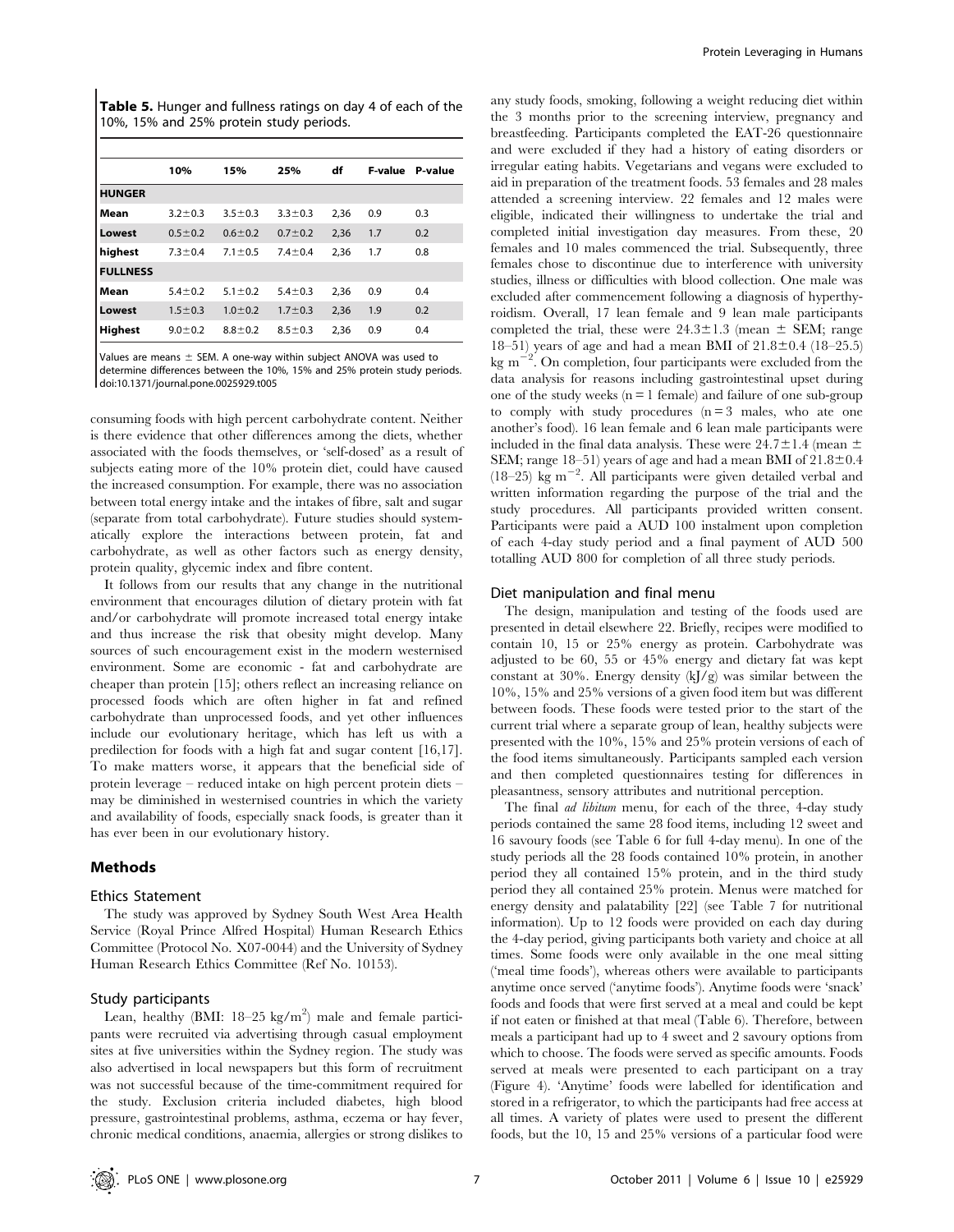always presented on the same style of plate in all three study periods (Figure 4).

The nutritional information for each 4-day ad libitum menu (10, 15 and 25% protein) is presented in Table 7. To confirm that palatability was similar between the 10, 15 and 25% protein versions of each food, food palatability was tested on study day 4 of each experimental period using a 10 cm visual analogue scale. All 12 foods offered to participants on study day 4 of each study period were rated for pleasantness, sweetness and savouriness and confirmed the absence of differences (Figure 5A–5C) as observed for other subjects in pre-trial testing [22]. Participants were offered optional un-manipulated foods including 10 g salad and 2 types of low-calorie dressings (10 g of each) with most meals. In addition, participants were asked to consume 150 g of skim milk per day to drink with tea, herbal teas and/or decaffeinated coffee.

#### Study design

Each participant attended three 4-day periods of in-house dietary manipulation at the Woolcock Institute Sleep Study Centre, each separated by at least 1 week. In order for habitual energy and protein intakes to be estimated, subjects arrived for each three 4-day period with a completed 4-day food diary and a 24-h urine collection for measurement of urea excretion (Figure S2). Subjects were tested in single-sex groups of 2–3 and each group remained together throughout the full experiment. During each 4-day study period participants were provided with ad libitum food comprising 10%, 15% or 25% protein, so that by the end of the experiment each group had undergone 4 continuous days of each of the 10%, 15% and 25% menus. Only the participants were blinded to the treatment. Breakfast was provided between 8– 10am, lunch at 1pm and dinner at 6.30pm and snacks were freely

available at all times. If participants had not attended breakfast by 10am they were woken. Participants were taken for a 1-hour supervised walk each day. On day 4 participants were asked to complete visual analogue scale questionnaire for the measurement of palatability of each of the study foods tasted that day and also subjects' subjective hunger and to complete a 24-h urine collection for measurement of urea excretion.

# Measurement and validation of habitual protein intake

Four-day food diaries completed immediately prior to each 4 day *ad libitum* study period were analysed for daily protein and total energy intakes using Foodworks 2007. A 24-h urine collection was completed on the fourth day of the 4-day food diary, as well as on day 4 of each study period. The volume of urine and urinary urea concentrations were measured to calculate 24-h urine urea excretion. A highly significant correlation between 24-h protein intake and 24-h urine urea excretion was found  $(t_{50} = 15.7$ ,  $p<0.0001$  (Figure S2). Habitual protein and urea intakes fit this line (Figure S2), validating habitual protein intakes estimated from food diary analysis.

#### Measurement of food intake

Participants were given *ad libitum* access to study food with no access to other food sources during each experimental period. Food intake was measured by recording the weight of the food before and after serving, to the nearest gram. Energy intake was then calculated using the nutritional information for each recipe [22].

# Subjective hunger and fullness

Visual analogue scales are a validated method to test appetite levels [53]. On study day 4, subjects completed a visual analogue

Table 6. 4-day ad libitum menu for the 10%, 15% and 25% protein study periods.

|                  | Study day 1               | Study day 2                     | Study day 3               | Study day 4                     |
|------------------|---------------------------|---------------------------------|---------------------------|---------------------------------|
| <b>Breakfast</b> |                           | Savoury breakfast muffin        | Savoury breakfast muffin  | Savoury breakfast muffin        |
| 8.30-10.00am     |                           |                                 |                           |                                 |
|                  |                           | Apricot yoghurt muesli          | Raspberry yoghurt muesli  | Apricot yoghurt muesli          |
|                  |                           |                                 |                           |                                 |
|                  |                           | Pear, raspberry & coconut bread | <b>Banana bread</b>       | Pear, raspberry & coconut bread |
| Lunch            | Tuna bake                 | Mexican wrap                    | Tandoori wrap             | Sweet potato wrap               |
| 1pm              |                           |                                 |                           |                                 |
|                  | Beef and vegetable pastry | Teriyaki sushi roll             | Beef and vegetable pastry | Pasta salad                     |
|                  | Salad & dressing          | Salad & dressing                | Salad & dressing          |                                 |
|                  | Fruit salad yoghurt       | Apple crumble muffins           | Fruit salad yoghurt       | Apple crumble muffins           |
| <b>Dinner</b>    | Goulash                   | Mushroom Pasta                  | Pasta Bolognaise          | Hokkien noodles                 |
| 6.30pm           |                           |                                 |                           |                                 |
|                  | <b>Cheese Scones</b>      | Chow mein mince                 | <b>Cheese Scones</b>      | Massaman curry                  |
|                  | Salad & dressing          |                                 | Salad & dressing          |                                 |
|                  | Orange & poppyseed cake   | Chocolate, apple & ricotta cake | Orange & poppyseed cake   | Chocolate, apple & ricotta cake |
|                  | Custard                   | Custard                         | Custard                   | Custard                         |
| <b>Snacks</b>    | <b>Savoury scones</b>     | <b>Cheese scones</b>            | <b>Savoury scones</b>     | <b>Cheese scones</b>            |
| all day          |                           |                                 |                           |                                 |
|                  | Carrot cake               | Raspberry yoghurt               | <b>Apricot muffins</b>    | Raspberry yoghurt               |

Foods offered during the 10%, 15% and 25% protein 4-day ad libitum study periods. The methodology used to design each of these foods and the final nutritional information can be found elsewhere [22]. Some foods were only available in one meal sitting ('meal time foods': not bold), whereas others were available to participants anytime once served ('anytime foods': bold). Anytime foods were 'snack' foods and foods that were first served at a meal and could be kept if not eaten or finished at that meal; these foods were labelled for identification and kept in a refrigerator to which participants had free access. doi:10.1371/journal.pone.0025929.t006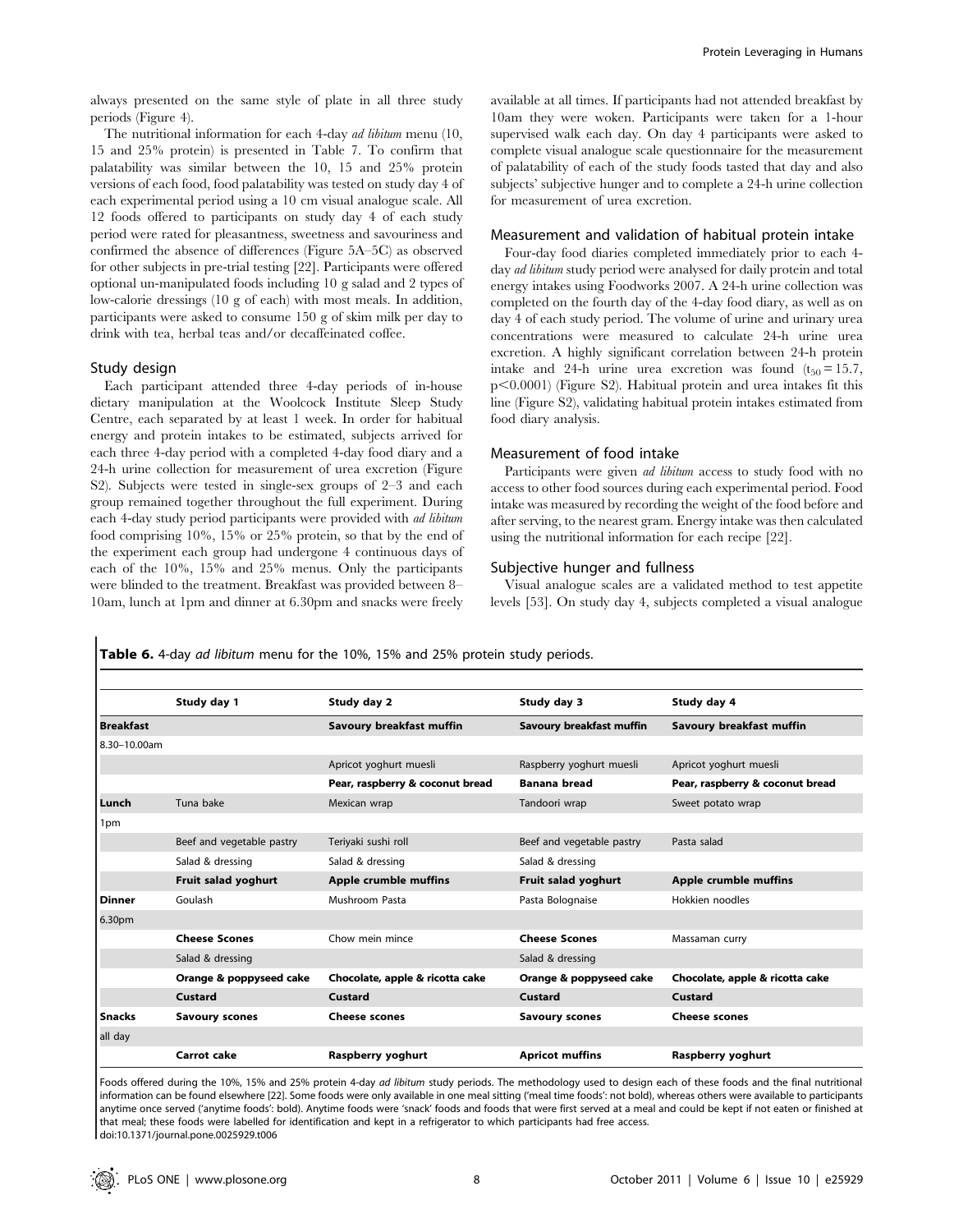Table 7. Total nutrition and weight of food available to participants over the 4-day ad libitum periods.

|     | energy   | food           | protein    | fat      | carbohydrate | fibre  | sugars | sodium  |  |
|-----|----------|----------------|------------|----------|--------------|--------|--------|---------|--|
|     | MJ/4 dav | weight kg/4day | $MJ/4$ day | MJ/4 dav | $MJ/4$ day   | g/4day | q/4day | mg/4day |  |
| 10% | 84.720   | 12.550         | 8.510      | 24.950   | 51.010       | 195    | 874    | 26534   |  |
| 15% | 84.560   | 12.590         | 12.350     | 25.140   | 46.830       | 187    | 1026   | 29034   |  |
| 25% | 84.750   | 12.850         | 20.680     | 25.290   | 38.540       | 169    | 1040   | 31632   |  |

doi:10.1371/journal.pone.0025929.t007

scale (VAS) questionnaire to assess subjective hunger and fullness. The VAS questionnaire asks subjects to assess their hunger by reference to a 10 cm horizontal line anchored at one end with the extreme feeling ''not at all hungry'' and at the other end with ''very hungry'' and fullness with the extreme feeling ''not at all full" and at the other end "very full". This was done hourly from before breakfast until 22:00. The mean hunger scores and the lowest and highest values between breakfast and 22:00 were calculated. The score before breakfast and within the first and second hour following breakfast were averaged to determine if there was an effect of percent protein on hunger and fullness from a baseline meal. The change in hunger and fullness that occurred in the first and second hours following breakfast were calculated by difference between the score before breakfast and 1 hour after breakfast and between the score 1 hour and 2 hours after breakfast. From 12:00 onwards, hourly scores were plotted. Area under the curve was not measured due to missing values occurring when participants had a sleep during the day.



Figure 4. Protein leverage study foods. The 3 photos on the left column are the 10%, 15% and 25% versions (top to bottom) of each food given to participants at breakfast on study day 2. In the right hand column the three photos are the 10%, 15% and 25% versions (top to bottom) of each food given to participants at dinner on study day 2. Participants were offered a set amount of each food that was the same on each study period. The plates were the same for a particular food on each study period. doi:10.1371/journal.pone.0025929.g004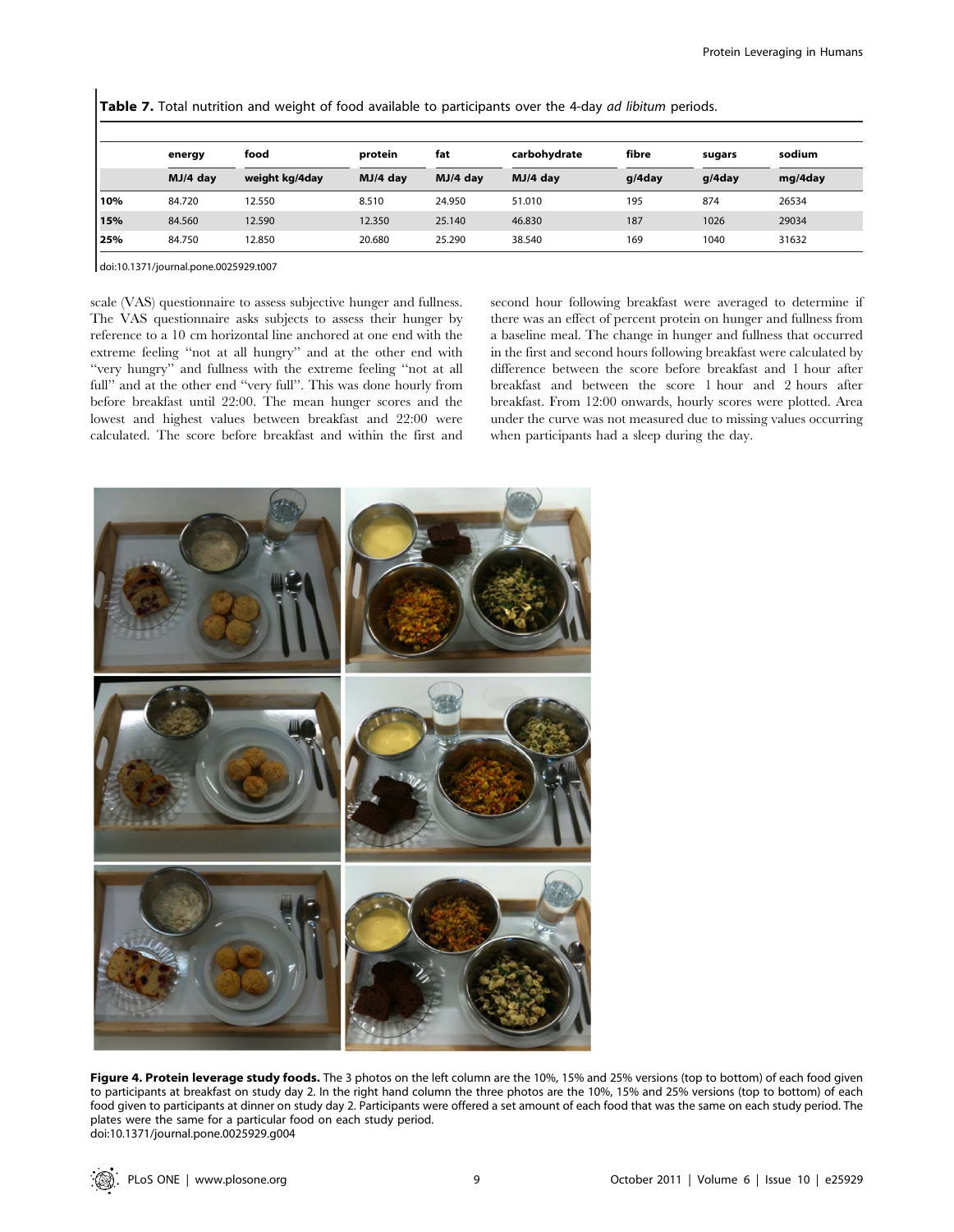

Figure 5. Palatability of foods served on each 4-day ad libitum period. Pleasantness (A), savouriness (B) and sweetness (C) ratings given to the 10% (white), 15% (grey) and 25% (black) versions for the 12 foods offered on study day 4: 1. Apricot, walnut and yoghurt muesli, 2. Pear, Raspberry and Coconut Bread, 3. Savoury Breakfast Muffins, 4. Pasta Salad, 5. Sweet Potato and Ricotta Wrap, 6. Apple Crumble Muffins, 7. Hokkien Noodles, 8. Massaman Curry, 9. Chocolate, Apple and Ricotta Cake, 10. Custard, using visual analogue scales scored from 0 to 10 cm. doi:10.1371/journal.pone.0025929.g005

#### Statistical Analysis

All data analysis and graphics were performed using  $R$  software [54]. The data are routinely presented as means  $\pm$  SEM. Nutrient intake data and subjective hunger and fullness scores and the change in hunger and fullness following breakfast were analysed using one-way within-subject ANOVA. The data were checked for sphericity using Mauchlys sphericity test (*Multcomp* package [55]). If the sphericity assumption was violated, Greenhouse-Geiser corrections were applied to the F- and p-values and are indicated by the additions of '\*'. Post-hoc analysis was performed with pairwise comparisons using the Bonferroni correction for multiple comparisons.

# Supporting Information

Figure S1 Total protein and non-protein intake for individuals over each 10%, 15% and 25% protein 4-day ad libitum study periods. Bi-coordinate intake plots for individual subjects on 10, 15 and 25% protein 4-day treatment periods (dashed lines, females; solid lines, males). The range of total energy intakes (the sums of the x- and y- coordinates) on the 15% protein treatment period was 0.8 times the Schofield equation estimate (subject 15) to 2.1 times (subject 2), with a mean of  $1.55 \pm 0.1$ .

(TIFF)

#### References

- 1. Swinburn BA, Sacks G, Lo SK, Westerterp KR, Rush EC, et al. (2009) Estimating the changes in energy flux that characterize the rise in obesity prevalence. Am J Clin Nutr 89(6): 1723–1728.
- 2. Simpson SJ, Raubenheimer D (2005) Obesity: the protein leverage hypothesis. Obes Rev 6(2): 133–142.
- 3. Simpson SJ, Batley R, Raubenheimer D (2003) Geometric analysis of macronutrient intake in humans: the power of protein? Appetite 41(2): 123–140.
- 4. Westerterp-Plantenga MS (2004) Fat intake and energy-balance effects. Physiol Behav 83(4): 579–585.
- 5. FAOSTAT database (2010) Food Balance Sheets [Online]. Available: http:// faostat.fao.org/site/368/default.aspx#ancor. Accessed 2010 Sep 15.
- 6. Austin GL, Ogden LG, Hill JO (2011) Trends in carbohydrate, fat and protein intakes and association with energy intake in normal-weight, overweight, and obese individuals: 1971–2006. Am J Clin Nutr 93(4): 836–843.
- 7. Larsen TM, Dalskov SM, van Baak M, Jebb SA, Papadaki A, et al. (2010) Diets with high or low protein content and glycemic index for weight-loss maintenance. N Engl J Med 363(22): 2102–2113.
- 8. Felton AM, Felton A, Lindenmayer DB, Foley WJ (2009) Nutritional goals of wild primates. Functional Ecology 23(1): 70–78.

Figure S2 Estimation of habitual protein intake and percent dietary protein. Bi-coordinate means for 24-h protein intake (MJ) versus 24-h urine urea excretion (moles) for participants during the 4-day 10% (white triangle), 15% (grey triangle) and 25% (black triangle) ad libitum study periods. The dashed line represents the positive linear regression between 24-h dietary protein intake and total urine urea excretion  $(t_{(50)} = 15.7$ ,  $p<0.0001$ ). Average daily habitual protein intake and 24-h urine urea excretion prior to each study 10% (white circle), 15% (grey circle) and 25% (black circle) ad libitum study periods are also added to the plot.

(TIFF)

## Acknowledgments

We thank the Woolcock Institute of Medical Research (Sydney, Australia) for the use of their facilities. We thank Jennifer Niven, Arnaud Johanet, Aude Tiravy and Christelle Barbette for their technical assistance. We would also like to thank all the study volunteers for their participation.

# Author Contributions

Conceived and designed the experiments: AKG ADC RMH SAJ JBM IDC DR SJS. Performed the experiments: AKG NSL MAI. Analyzed the data: AKG SJS. Wrote the paper: AKG SJS. Edited the manuscript: AKG ADC NSL MAI RMH SAJ JBM IDC DR SJS.

- 9. Kyriazakis I, Emmans GC, Whittemore CT (1991) The ability of pigs to control their protein intake when fed in three different ways. Physiol Behav 50(6): 1197–1203.
- 10. Webster AJ (1993) Energy partitioning, tissue growth and appetite control. Proc Nutr Soc 52(1): 69–76.
- 11. Sørensen A, Mayntz D, Raubenheimer D, Simpson SJ (2008) Protein-leverage in mice: the geometry of macronutrient balancing and consequences for fat deposition. Obesity 16(3): 566–571.
- 12. Shariatmadari F, Forbes JM (1993) Growth and food intake responses to diets of different protein contents and a choice between diets containing two concentrations of protein in broiler and layer strains of chicken. Br Poult Sci 34(5): 959–970.
- 13. Raubenheimer D, Zemke-White WL, Phillips RJ, Clements KD (2005) Algal macronutrients and food selection by the omnivorous marine fish Girella tricuspidata. Ecology 86(10): 2601–2610.
- 14. Raubenheimer D, Simpson SJ (1997) Integrative models of nutrient balancing: application to insects and vertebrates. Nutr Res Rev 10(1): 151–179.
- 15. Brooks RC, Simpson SJ, Raubenheimer D (2010) The price of protein: combining evolutionary and economic analysis to understand excessive energy consumption. Obes Rev 11(12): 887–894.